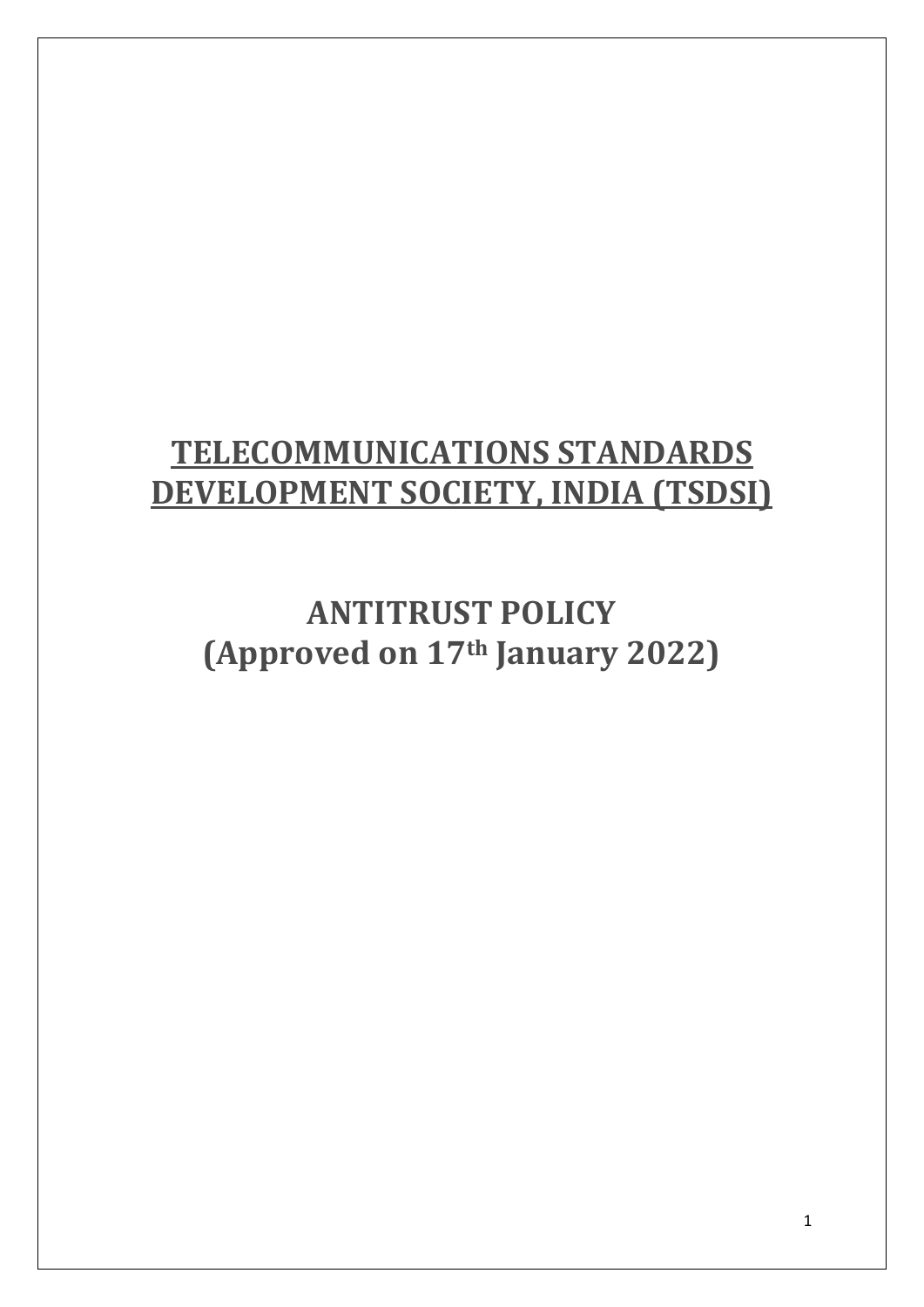## **ANTI-TRUST POLICY of TSDSI**

The Telecommunications Standards Development Society, India (TSDSI) is setup as a Society in India. TSDSI is involved in technical standards development and shall promote the participation of all stakeholders in the activities of the society and cooperation with other organizations and ensure openness, transparency, fairness and consensus in all its activities.

It is the Policy of TSDSI that all of its activities are carried out in full compliance with all applicable competition and antitrust laws of India, ("Antitrust Laws") which it will adhere to. In addition, all existing members, and potential members of TSDSI ("Members") will ensure compliance in all respects with the Antitrust Laws as defined by this Policy in carrying out TSDSI-related activities, through the participation of Member delegates, guests, office bearers and Secretariat staff ("Participants"). TSDSI is fully committed to the administrative implementation of the compliance rules set forth in this policy by the Members adhering to it.

The role of Antitrust Laws is to promote and sustain competition in markets and to encourage vigorous and undistorted competition. This Policy provides general guidance on compliance with Antitrust Laws. Members and Participants should contact their respective legal counsel to address specific questions.

This Policy is intended to promote compliance with the Antitrust Laws.

This Policy shall be promulgated to all Members and Participants in TSDSI. Members and Participants are expected to read the Policy and adhere to its provisions.

To ensure that TSDSI and its Members comply with antitrust laws, the following principles will be observed, and all Participants involved in its activities will abide by the following principles:

- 1. TSDSI activities, including the meeting of any of its committee, section, chapter, study groups, working groups, conferences, business meetings or attended by TSDSI Participants, held in its offices, off-site, or by electronic means ("TSDSI Meetings") shall not be used for the purpose of bringing about or attempting to bring about any understanding or agreement, written or oral, formal or informal, expressed or implied, among two (2) or more Members or other competitors with regard to prices or terms and conditions of contracts for services or products. Discussions and exchanges of information about such topics will not be permitted at any TSDSI meetings or activities.
- 2. In TSDSI Meetings, there will be no discussions discouraging or withholding patronage or services from, or encouraging exclusive dealing with any service provider or supplier or purchaser or group of suppliers or purchasers of products or services, any actual or potential competitor or group of actual potential competitors, or any private or governmental entity, or on the terms of business/service.
- 3. In TSDSI Meetings, there will be no discussions about allocating or dividing geographic or service markets or customers.
- 4. In TSDSI Meetings, there will be no discussions about restricting, limiting, prohibiting, sanctioning, advertising or solicitation that is not false, misleading, deceptive, or directly competitive with TSDSI activities or services
- 5. In TSDSI Meetings, there will be no discussions about discouraging entry into or competition in any segment of the marketplace or territory.
- 6. In TSDSI Meetings, there will be no discussions about whether the practices of any Member, actual or potential competitor, or other person are unethical or anti-competitive, unless the discussions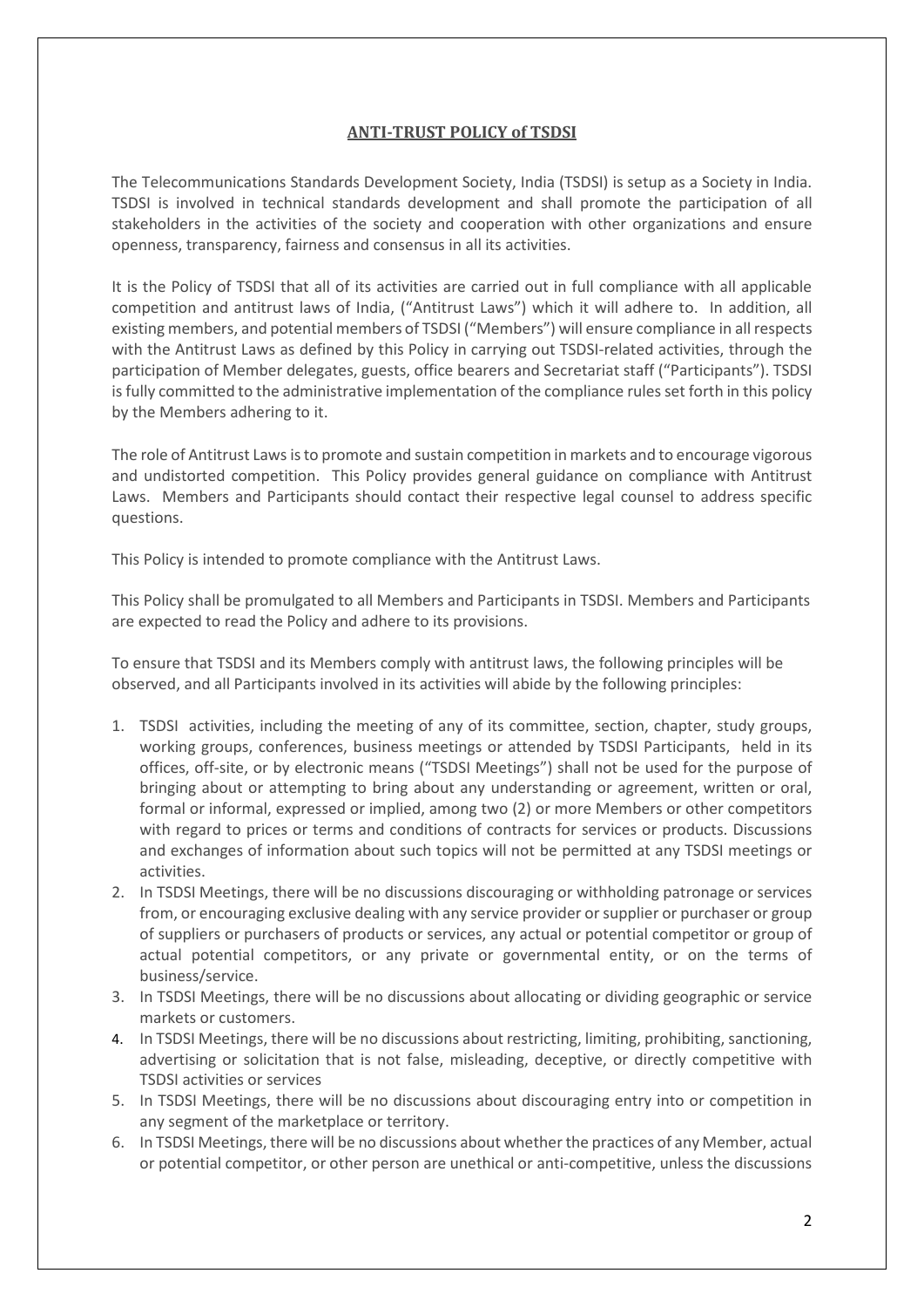or complaints follow the prescribed due process provisions of TSDSI's bye-laws or its policies including but not limited to Anti- Trust, Intellectual Property, Trade Mark, Copyright or Software.

- 7. Speakers at TSDSI Meetings shall be informed that they must comply with its antitrust policy in the preparation and the presentation of their remarks. Meetings will follow a written agenda approved in advance by TSDSI or its designated Secretariat representative.
- 8. TSDSI Meetings will follow a written agenda; an Antitrust compliance statement will be read out by the Chair of the meeting prior to conduct of any working group or any other meeting(s) of TSDSI and its Member(s). The Minutes will be prepared after the meeting to provide a concise summary of important matters discussed, actions taken, concerns raised and conclusions reached in such meetings.
- 9. At informal discussions at the site of TSDSI meetings all Participants are expected to observe the same standards of personal conduct as are required of TSDSI in its compliance.
- 10. All existing and future Members of TSDSI shall be informed and communicated of this Anti-Trust Policy. All Member(s) are expected to strictly follow and ensure compliance with this policy as it is an essential compliance requirement of TSDSI in the implementation of forward transactions with international partners / SDOs in the standardisation regime (for all technologies) across the globe.

The following Anti-Trust Statement will be read out by the Chair of the meeting prior to the conducting of any TSDSI meeting

*"TSDSI is a not-for-profit organization/Society. It promotes the participation of all stakeholders in the activities of TSDSI and cooperation with other organizations and ensure openness, transparency, fairness and consensus in all its activities. TSDSI shall not play a role either in the competitive decisions of its Members, or in any way restrict competition among Members. Rather TSDSI serves as a forum for a free, fair, impartial and open discussion of diverse opinions without in any way attempting to influence, encourage or sanction any particular business practice. The Members of TSDSI recognize the possibility that the TSDSI Society and its activities could present an opportunity for anticompetitive conduct. Therefore, this statement underlines the policy of competition served by the antitrust laws and to communicate TSDSI's uncompromising policy to comply strictly in all respects with those laws and therefore strict compliance is required by Members and Participants, which include, but not limited to:*

- *1. Not discuss industry-wide pricing policies, price levels, price changes, differentials, or the like.*
- *2. Not discuss current or future prices.*
- *3. Not discuss any increase or decrease in prices.*
- *4. Not discuss pricing procedures.*
- *5. Not discuss standardizing or stabilizing prices.*
- *6. Not ask competitors why a past bid was so low, or to describe the basis for a past bid.*
- *7. Not discuss what is a fair profit level.*
- *8. Not discuss controlling sales or allocating geographic, product or other markets for any product.*
- *9. Not discuss future design or marketing strategies.*
- *10. Not discuss credit terms.*
- *11. Not discuss banning or otherwise restricting legitimate advertising by competitors.*
- *12. Not discuss plans of individual companies concerning the design, characteristics, production, distribution, marketing, or introduction dates of products, including proposed territories or customers.*
- *13. Not discuss allocating customers.*
- *14. Not discuss trade secrets or confidential information of your company or any other Member.*
- *15. Not discuss individual company current or projected cost of procurement, development, or manufacture of any product.*
- *16. Not discuss individual company market shares for any product or for all products.*